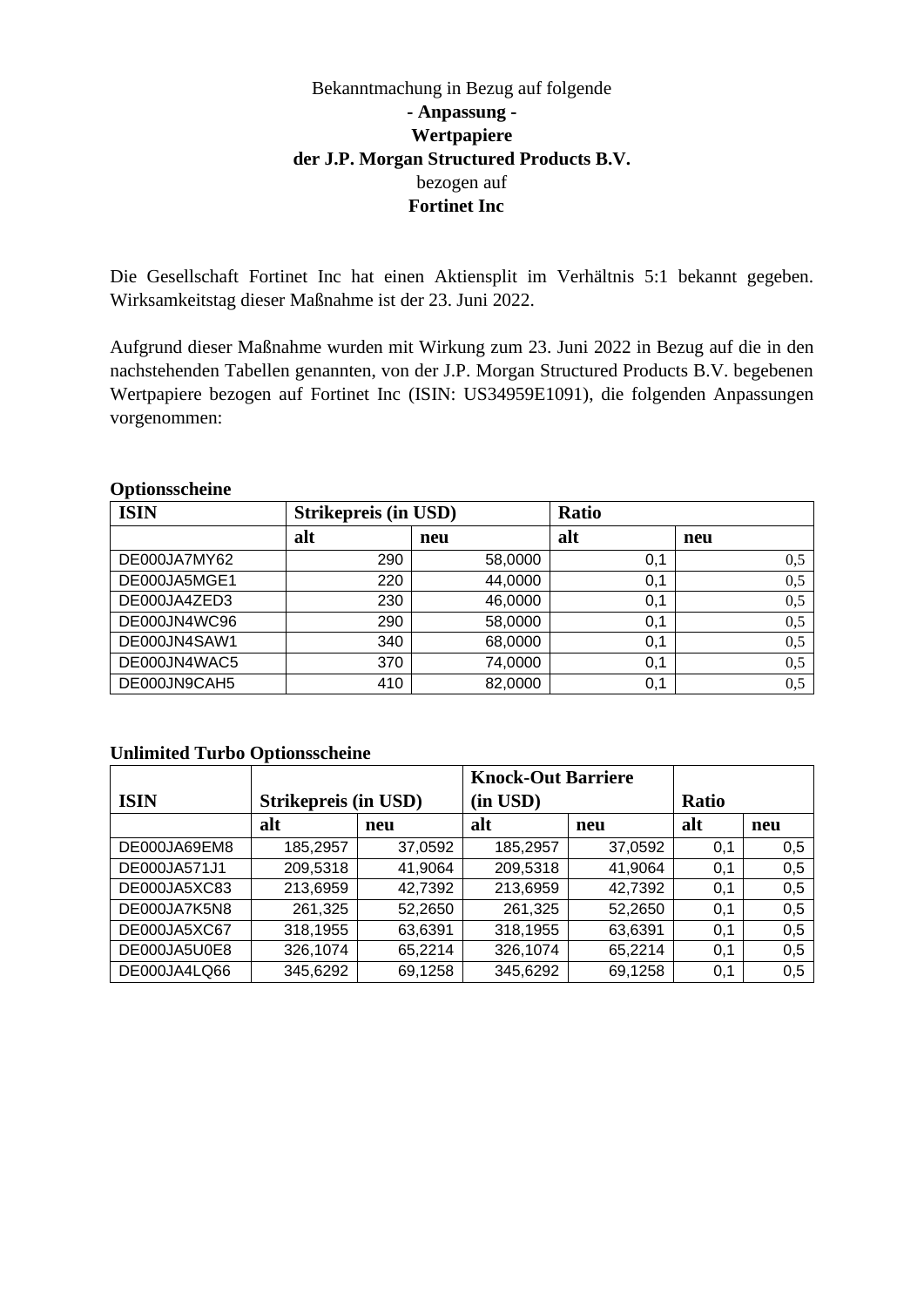|              |                      |         | <b>Stop-Loss Barriere</b> |         |              |     |
|--------------|----------------------|---------|---------------------------|---------|--------------|-----|
| <b>ISIN</b>  | Strikepreis (in USD) |         | (in USD)                  |         | <b>Ratio</b> |     |
|              | alt                  | neu     | alt                       | neu     | alt          | neu |
| DE000JJ56X22 | 142,5682             | 28,5137 | 156,9                     | 31,3651 | 0,1          | 0,5 |
| DE000JJ9CZJ4 | 181,795              | 36,3590 | 200                       | 39,9949 | 0,1          | 0,5 |
| DE000JA60VV2 | 186,7905             | 37,3581 | 205,5                     | 41,0940 | 0,1          | 0,5 |
| DE000JX675C8 | 193,2788             | 38,6558 | 212,7                     | 42,5214 | 0,1          | 0,5 |
| DE000JX675B0 | 196,9955             | 39.3991 | 216,7                     | 43,3391 | 0,1          | 0,5 |
| DE000JX675J3 | 200,7118             | 40,1424 | 220,8                     | 44,1567 | 0,1          | 0,5 |
| DE000JN8F320 | 215,4617             | 43,0924 | 237,1                     | 47,4017 | 0,1          | 0,5 |
| DE000JN9D1D8 | 421,6471             | 84,3294 | 379,4                     | 75,8964 | 0,1          | 0,5 |
| DE000JA21LF8 | 426,5504             | 85,3100 | 383,8                     | 76,7790 | 0,1          | 0,5 |

# **Mini Future Optionsscheine**

London 23. Juni 2022 **J.P. Morgan Securities plc**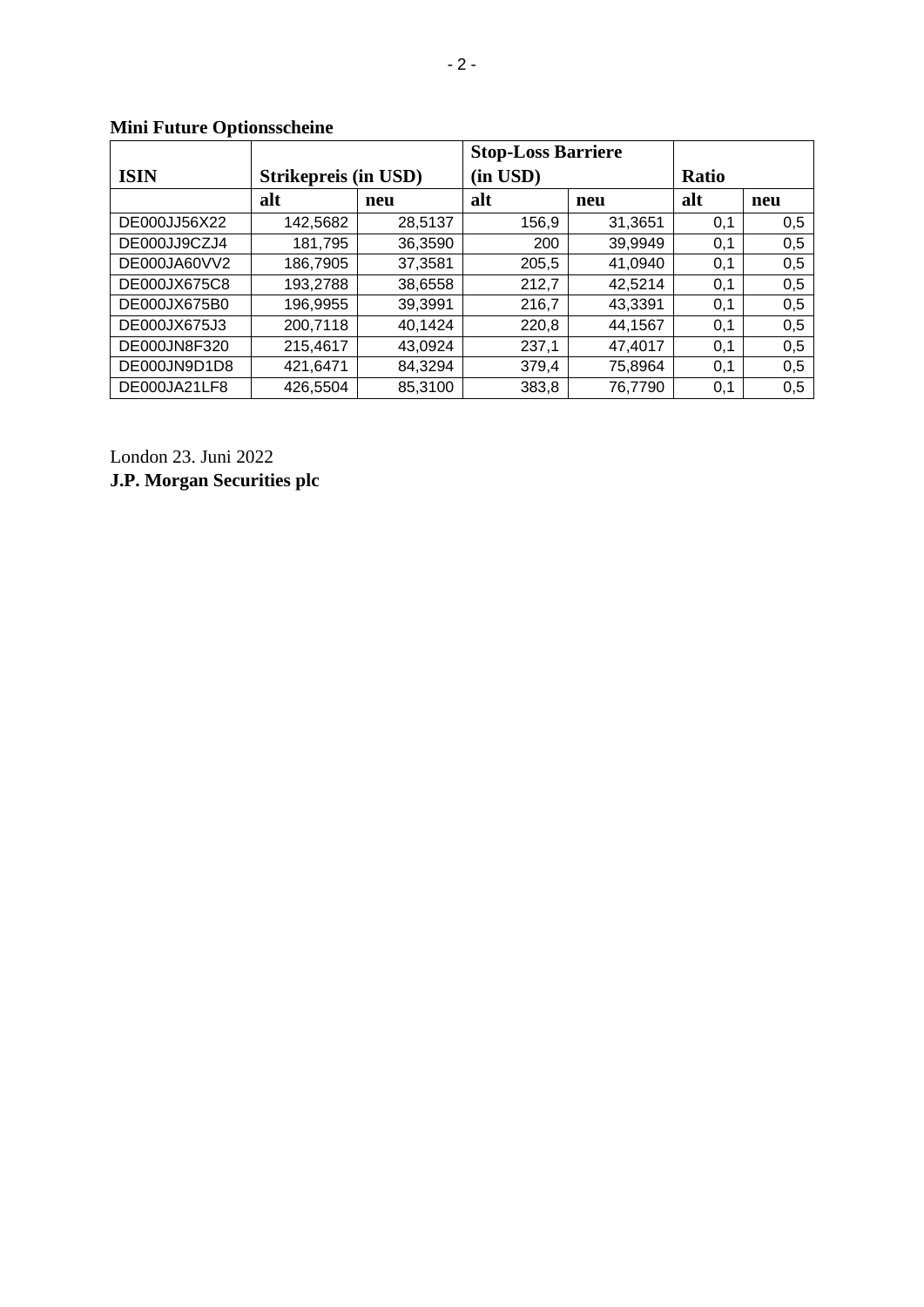# Announcement relating to the following **- Adjustment - Securities of J.P. Morgan Structured Products B.V.** linked to **Fortinet Inc**

The company Fortinet Inc has announced a 5 for 1 stock split. Effective date of this measure is 23 June 2022.

Due to this measure the following adjustments became effective on 23 June 2022 in respect of the Securities linked to Fortinet Inc (ISIN: US34959E1091) mentioned in the tables below which are issued by J.P. Morgan Structured Products B.V.:

#### **Warrants**

| <b>ISIN</b>  | <b>Strike (in USD)</b> |         | <b>Ratio</b> |     |  |
|--------------|------------------------|---------|--------------|-----|--|
|              | old                    | new     | old          | new |  |
| DE000JA7MY62 | 290                    | 58.0000 | 0.1          | 0.5 |  |
| DE000JA5MGE1 | 220                    | 44.0000 | 0.1          | 0.5 |  |
| DE000JA4ZED3 | 230                    | 46.0000 | 0.1          | 0.5 |  |
| DE000JN4WC96 | 290                    | 58.0000 | 0.1          | 0.5 |  |
| DE000JN4SAW1 | 340                    | 68.0000 | 0.1          | 0.5 |  |
| DE000JN4WAC5 | 370                    | 74.0000 | 0.1          | 0.5 |  |
| DE000JN9CAH5 | 410                    | 82.0000 | 0.1          | 0.5 |  |

# **Unlimited Turbo Warrants**

|              |                 |         | <b>Knock-Out Barrier</b> |         |              |     |
|--------------|-----------------|---------|--------------------------|---------|--------------|-----|
| <b>ISIN</b>  | Strike (in USD) |         | (in USD)                 |         | <b>Ratio</b> |     |
|              | old             | new     | old                      | new     | old          | new |
| DE000JA69EM8 | 185.2957        | 37.0592 | 185.2957                 | 37.0592 | 0.1          | 0.5 |
| DE000JA571J1 | 209.5318        | 41.9064 | 209.5318                 | 41.9064 | 0.1          | 0.5 |
| DE000JA5XC83 | 213.6959        | 42.7392 | 213.6959                 | 42.7392 | 0.1          | 0.5 |
| DE000JA7K5N8 | 261.325         | 52.2650 | 261.325                  | 52.2650 | 0.1          | 0.5 |
| DE000JA5XC67 | 318.1955        | 63.6391 | 318.1955                 | 63.6391 | 0.1          | 0.5 |
| DE000JA5U0E8 | 326.1074        | 65.2214 | 326.1074                 | 65.2214 | 0.1          | 0.5 |
| DE000JA4LQ66 | 345.6292        | 69.1258 | 345.6292                 | 69.1258 | 0.1          | 0.5 |

### **Mini Future Warrants**

|              |                 |         | <b>Stop-Loss Barrier</b> |         |              |     |
|--------------|-----------------|---------|--------------------------|---------|--------------|-----|
| <b>ISIN</b>  | Strike (in USD) |         | $(in$ $USD)$             |         | <b>Ratio</b> |     |
|              | old             | new     | old                      | new     | old          | new |
| DE000JJ56X22 | 142.5682        | 28.5137 | 156.9                    | 31.3651 | 0.1          | 0.5 |
| DE000JJ9CZJ4 | 181.795         | 36.3590 | 200                      | 39.9949 | 0.1          | 0.5 |
| DE000JA60VV2 | 186.7905        | 37.3581 | 205.5                    | 41.0940 | 0.1          | 0.5 |